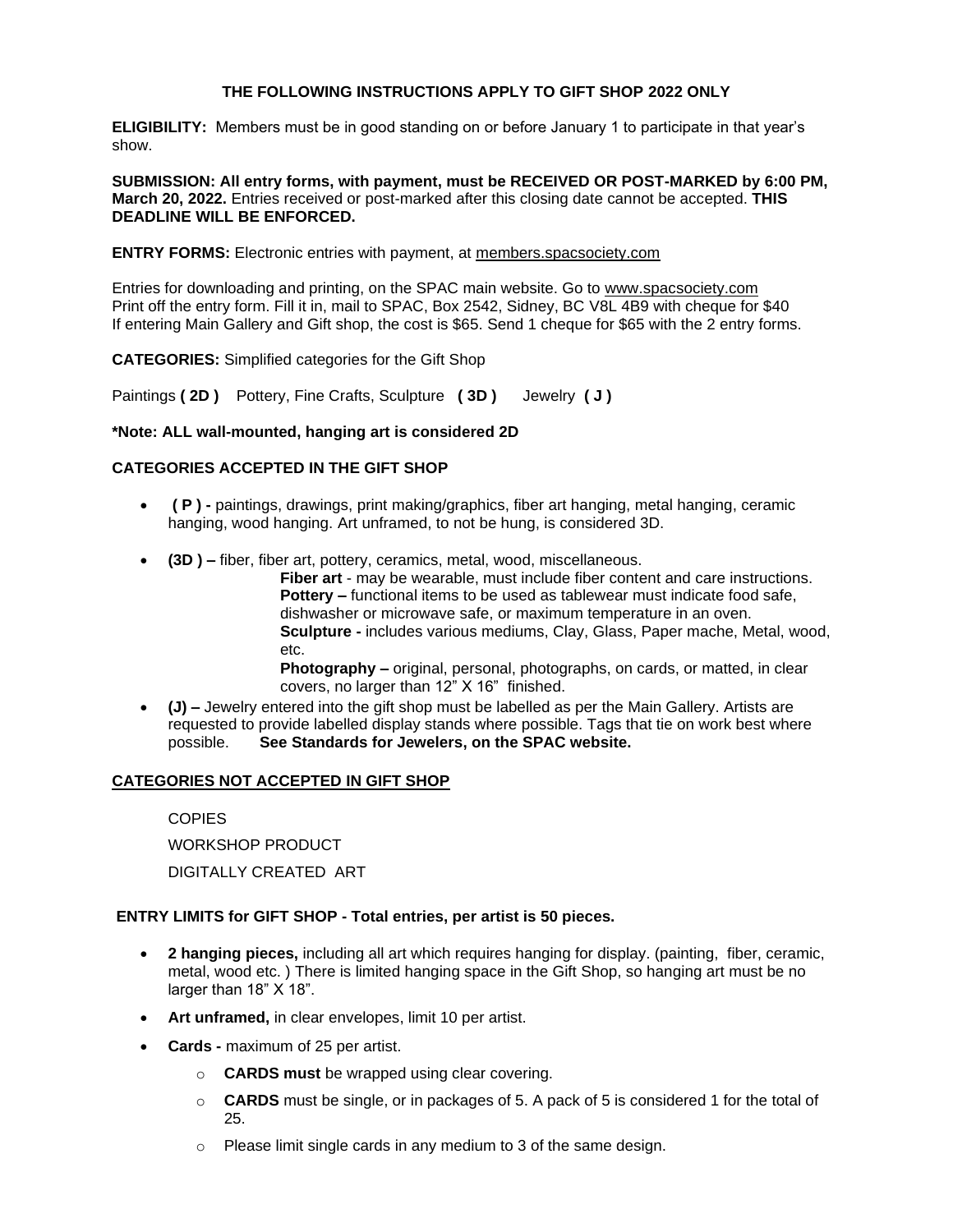## **ENTRY FORM EXAMPLE:**

| ltem# | Category | <b>Description</b>                          | <b>Price</b> | Quantity |
|-------|----------|---------------------------------------------|--------------|----------|
|       | 3D       | Greeting cards, single, watercolour flowers | \$5          | 10       |
|       | 3D       | Packs of 5 cards, photos, assorted subjects | \$10         | 5        |
|       |          | Silver bracelet with blue stones            | \$30         |          |

If you wish each piece identified individually, feel free to write in each item on a single line, as per prior years, and then put the matching number of the Avery sticky label attached to the item.

### **LABELLING:**

• Each item must be labelled with the **member's name** (not initials), **the item number** (matching the number used on the Entry Form), the **category**, and the **price**.

In the above example, all the watercolour cards on line 1 would be Jane Doe-1-3D-\$5

Likewise, the jewelry in line 3 would be: Jane Doe-3-J-\$30.)

Use an **Avery adhesive label** on the bottom of items or, in the case of fabrics, and jewelry, put this information on a firmly attached tag.. Others do not stick!

• It is essential, for the Gift Shop sales staff, to be able to see your label, in order to identify the piece. If the label falls off, they have no way of applying the sales to the correct artist.

**FEES:** Entry to Gift Shop is \$30 per artist, regardless of numbers of submissions. If you enter the main gallery, the entry fee to the Gift Shop is reduced to \$25

**COMMISSIONS:** SPAC charges 40% commission on sales. This is reduced to 20% if you volunteer a minimum of 4 hours for the show.

**VOLUNTEERING:** Sign up Genius will open March 1, with a complete list of volunteer positions and times to sign up for that suit your schedule.

**STANDARDS OF WORK:** Please see the **Exhibition Standards Blue Book**, and new **Standards Specific to Jewelry,** for details, both available online at [www.spacsociety.com.](http://www.spacsociety.com/)

Questions can be addressed to Rose Davidson or [rose.davidson@shaw.ca](mailto:rose.davidson@shaw.ca)

We have no formal "standards" table, for the Gift Shop. The Gift Shop intake is tasked with checking and maintaining standards. In the past years, there were complaints about damaged, and substandard work ( chips, damaged frames, fragility, ) exhibited in the Gift Shop. We would ask artists to review **the Exhibition Standards manual and the Jewelry standards.**

### **PRICING: ALL ART MUST BE FOR SALE,** priced to the nearest dollar.

- Minimum \$5.00
- Maximum **no Maximum**, but please be mindful that this is a Gift Shop and the clients will be looking for less expensive items than in the Main Gallery

### **LIABILITY:**

- Any work for show or sale is submitted at the risk of the respective artist or artisan. All possible care will be taken of entered works; however, SPAC cannot accept responsibility for loss of or damage to said works. Insurance is the responsibility of the individual artist.
- Entries must not be copies, derivatives, or **based in any way on other copyrighted or published paintings or photographs**. The individual artist assumes liability for their own work.